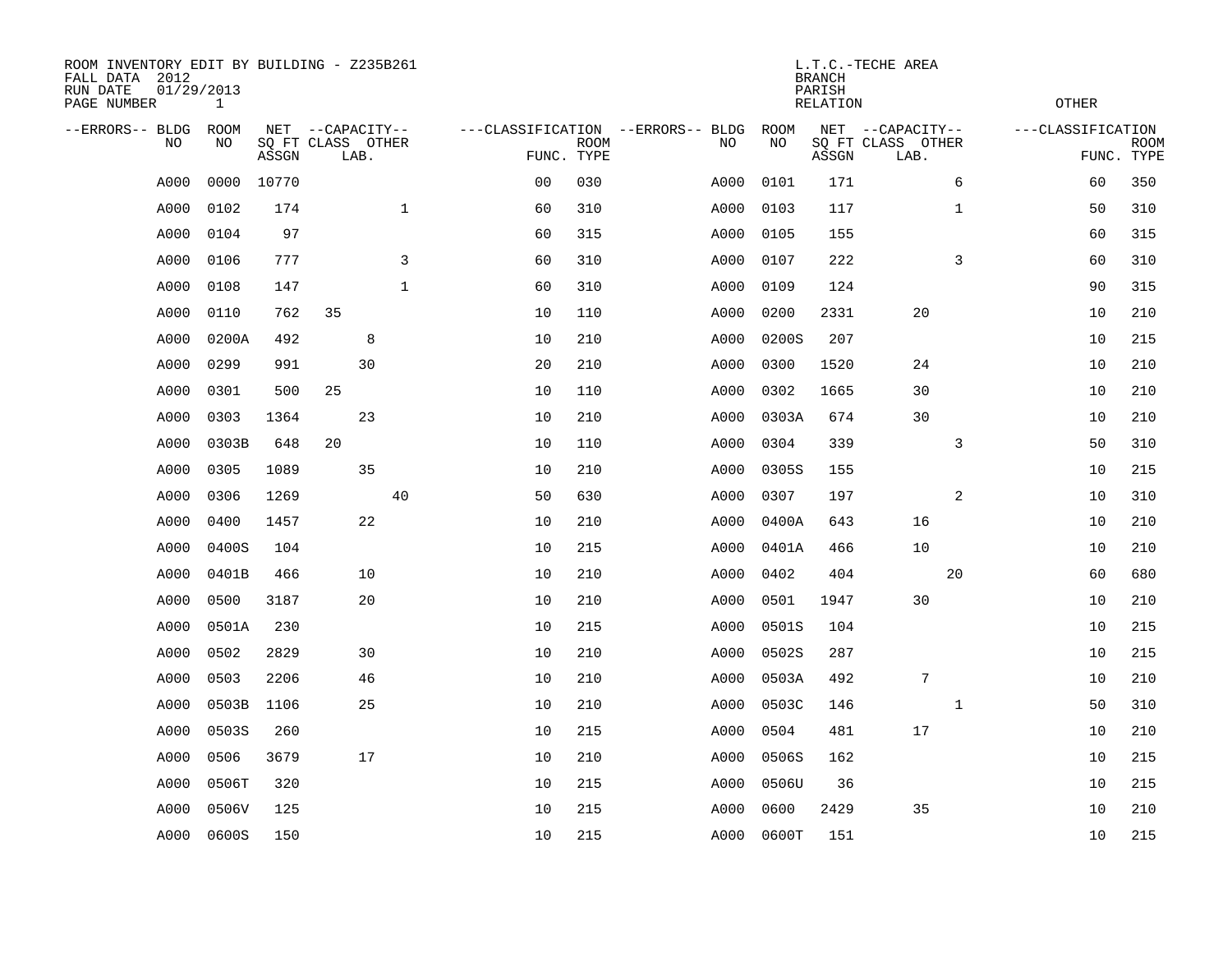| FALL DATA 2012<br>RUN DATE<br>PAGE NUMBER | 01/29/2013  | 2          |       | ROOM INVENTORY EDIT BY BUILDING - Z235B261    |                                                      |      |           |                                                                    | <b>BRANCH</b><br>PARISH<br>RELATION | L.T.C.-TECHE AREA                                                                                                |                   | <b>OTHER</b>                  |             |
|-------------------------------------------|-------------|------------|-------|-----------------------------------------------|------------------------------------------------------|------|-----------|--------------------------------------------------------------------|-------------------------------------|------------------------------------------------------------------------------------------------------------------|-------------------|-------------------------------|-------------|
| --ERRORS-- BLDG ROOM                      | NO          | NO         | ASSGN | NET --CAPACITY--<br>SQ FT CLASS OTHER<br>LAB. | ---CLASSIFICATION --ERRORS-- BLDG ROOM<br>FUNC. TYPE | ROOM | NO        | NO                                                                 | ASSGN                               | NET --CAPACITY--<br>SQ FT CLASS OTHER<br>LAB.                                                                    | ---CLASSIFICATION | FUNC. TYPE                    | <b>ROOM</b> |
|                                           | A000        | 0601       | 508   | 33                                            | 10                                                   | 210  | A000      | 0602                                                               | 6246                                | 20                                                                                                               |                   | 10                            | 210         |
|                                           | A000        | 0602A      | 237   | 2                                             | 10                                                   | 215  | A000      | 0602B                                                              | 358                                 | 20                                                                                                               |                   | 10                            | 410         |
|                                           | A000        | 0602S      | 453   |                                               | 10                                                   | 215  | A000      | 0602T                                                              | 268                                 |                                                                                                                  |                   | 10                            | 215         |
|                                           |             | A000 0602U | 139   |                                               | 10                                                   | 215  |           | TOTAL NUMBER CLASSROOMS<br>TOTAL NUMBER LABS 210                   |                                     | TOTAL NET ASSIGN SQ. FT. IN ROOM FILE<br>TOTAL NUMBER COMPUTER CLASSROOMS<br>TOTAL NUMBER SPECIAL LABS 220       |                   | 48,263<br>3<br>23             |             |
|                                           |             | B000 STOR  | 100   |                                               | 10                                                   | 215  | B000 UTIL |                                                                    | 36                                  |                                                                                                                  |                   | 10                            | 555         |
|                                           | <b>B000</b> | 0000       | 143   |                                               | 0 <sub>0</sub>                                       | 030  | B000 0101 |                                                                    | 792                                 | 18                                                                                                               |                   | 10                            | 210         |
|                                           | <b>B000</b> | 0102       | 286   | 5                                             | 10                                                   | 210  | B000      | 0103                                                               | 175                                 | 2                                                                                                                |                   | 10                            | 310         |
|                                           | B000 0104   |            | 1257  | 30                                            | 10                                                   | 210  | B000 0105 | TOTAL NUMBER CLASSROOMS<br>TOTAL NUMBER LABS 210                   | 661                                 | 13<br>TOTAL NET ASSIGN SQ. FT. IN ROOM FILE<br>TOTAL NUMBER COMPUTER CLASSROOMS<br>TOTAL NUMBER SPECIAL LABS 220 |                   | 10<br>3,307<br>$\overline{4}$ | 210         |
|                                           |             | C000 ASTOR | 859   |                                               | 10                                                   | 215  | C000 0000 |                                                                    | 235                                 |                                                                                                                  |                   | 0 <sub>0</sub>                | 030         |
|                                           | C000        | 0101       | 1655  | 15                                            | 10                                                   | 210  |           | C000 0101A                                                         | 58                                  |                                                                                                                  |                   | 10                            | 215         |
|                                           | C000 0102   |            | 841   | 15                                            | 10                                                   | 210  |           | TOTAL NUMBER CLASSROOMS<br>TOTAL NUMBER LABS 210                   |                                     | TOTAL NET ASSIGN SQ. FT. IN ROOM FILE<br>TOTAL NUMBER COMPUTER CLASSROOMS<br>TOTAL NUMBER SPECIAL LABS 220       |                   | 3,413<br>$\overline{a}$       |             |
|                                           |             | D000 0000  | 50    |                                               | 0 <sup>0</sup>                                       | 020  |           | D000 0100 1190<br>TOTAL NUMBER CLASSROOMS<br>TOTAL NUMBER LABS 210 |                                     | TOTAL NET ASSIGN SQ. FT. IN ROOM FILE 1,190<br>TOTAL NUMBER COMPUTER CLASSROOMS<br>TOTAL NUMBER SPECIAL LABS 220 |                   | 10                            | 215         |
|                                           | E000 0000   |            | 92    |                                               | 0 <sub>0</sub>                                       | 020  |           | E000 0100 1458<br>TOTAL NUMBER CLASSROOMS<br>TOTAL NUMBER LABS 210 |                                     | TOTAL NET ASSIGN SQ. FT. IN ROOM FILE<br>TOTAL NUMBER COMPUTER CLASSROOMS<br>TOTAL NUMBER SPECIAL LABS 220       |                   | 10<br>1,458                   | 215         |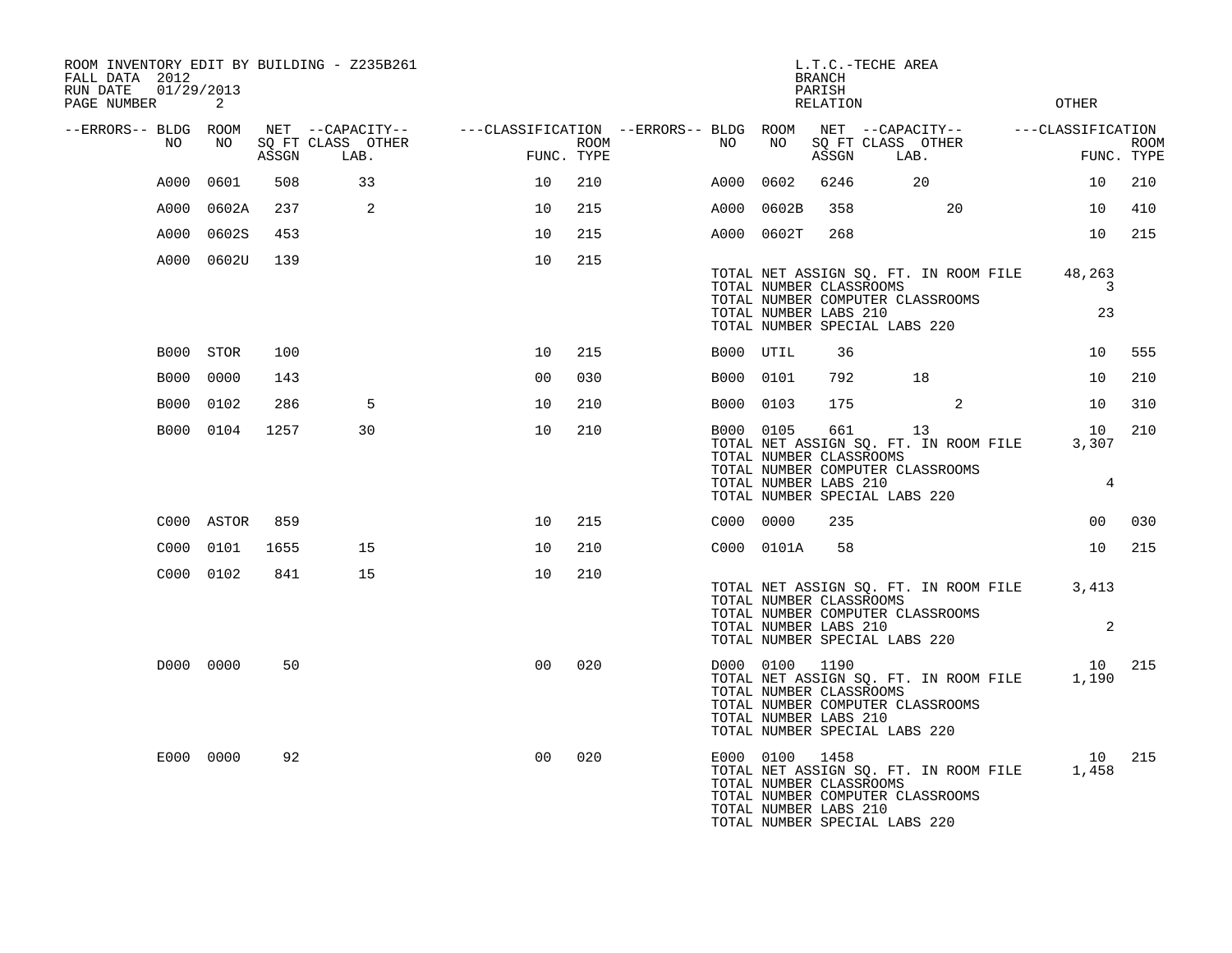| FALL DATA 2012<br>01/29/2013<br>RUN DATE<br>PAGE NUMBER | 3         | ROOM INVENTORY EDIT BY BUILDING - Z235B261             |                |                                                       | L.T.C.-TECHE AREA<br><b>BRANCH</b><br>PARISH<br><b>RELATION</b>                                                                                                                    | OTHER                                          |
|---------------------------------------------------------|-----------|--------------------------------------------------------|----------------|-------------------------------------------------------|------------------------------------------------------------------------------------------------------------------------------------------------------------------------------------|------------------------------------------------|
| --ERRORS-- BLDG ROOM<br>NO                              | NO        | NET --CAPACITY--<br>SQ FT CLASS OTHER<br>ASSGN<br>LAB. | FUNC. TYPE     | ---CLASSIFICATION --ERRORS-- BLDG ROOM<br><b>ROOM</b> | NET --CAPACITY--<br>SQ FT CLASS OTHER<br>NO<br>NO<br>ASSGN<br>LAB.                                                                                                                 | ---CLASSIFICATION<br><b>ROOM</b><br>FUNC. TYPE |
| F000                                                    | 0000      | 24                                                     | 00             | 020                                                   | 408<br>F000 0100<br>TOTAL NET ASSIGN SQ. FT. IN ROOM FILE<br>TOTAL NUMBER CLASSROOMS<br>TOTAL NUMBER COMPUTER CLASSROOMS<br>TOTAL NUMBER LABS 210<br>TOTAL NUMBER SPECIAL LABS 220 | 215<br>10 <sup>1</sup><br>408                  |
|                                                         | G000 0000 | 73                                                     | 0 <sub>0</sub> | 020                                                   | G000 0100<br>702<br>TOTAL NET ASSIGN SO. FT. IN ROOM FILE<br>TOTAL NUMBER CLASSROOMS<br>TOTAL NUMBER COMPUTER CLASSROOMS<br>TOTAL NUMBER LABS 210<br>TOTAL NUMBER SPECIAL LABS 220 | 730<br>70<br>702                               |
| H000                                                    | 0000      | 29                                                     | 0 <sub>0</sub> | 020                                                   | 571<br>H000 0100<br>TOTAL NET ASSIGN SQ. FT. IN ROOM FILE<br>TOTAL NUMBER CLASSROOMS<br>TOTAL NUMBER COMPUTER CLASSROOMS<br>TOTAL NUMBER LABS 210<br>TOTAL NUMBER SPECIAL LABS 220 | 215<br>10<br>571                               |
|                                                         | I000 0100 | 1440                                                   | 70             | 740                                                   | TOTAL NET ASSIGN SQ. FT. IN ROOM FILE<br>TOTAL NUMBER CLASSROOMS<br>TOTAL NUMBER COMPUTER CLASSROOMS<br>TOTAL NUMBER LABS 210<br>TOTAL NUMBER SPECIAL LABS 220                     | 1,440                                          |